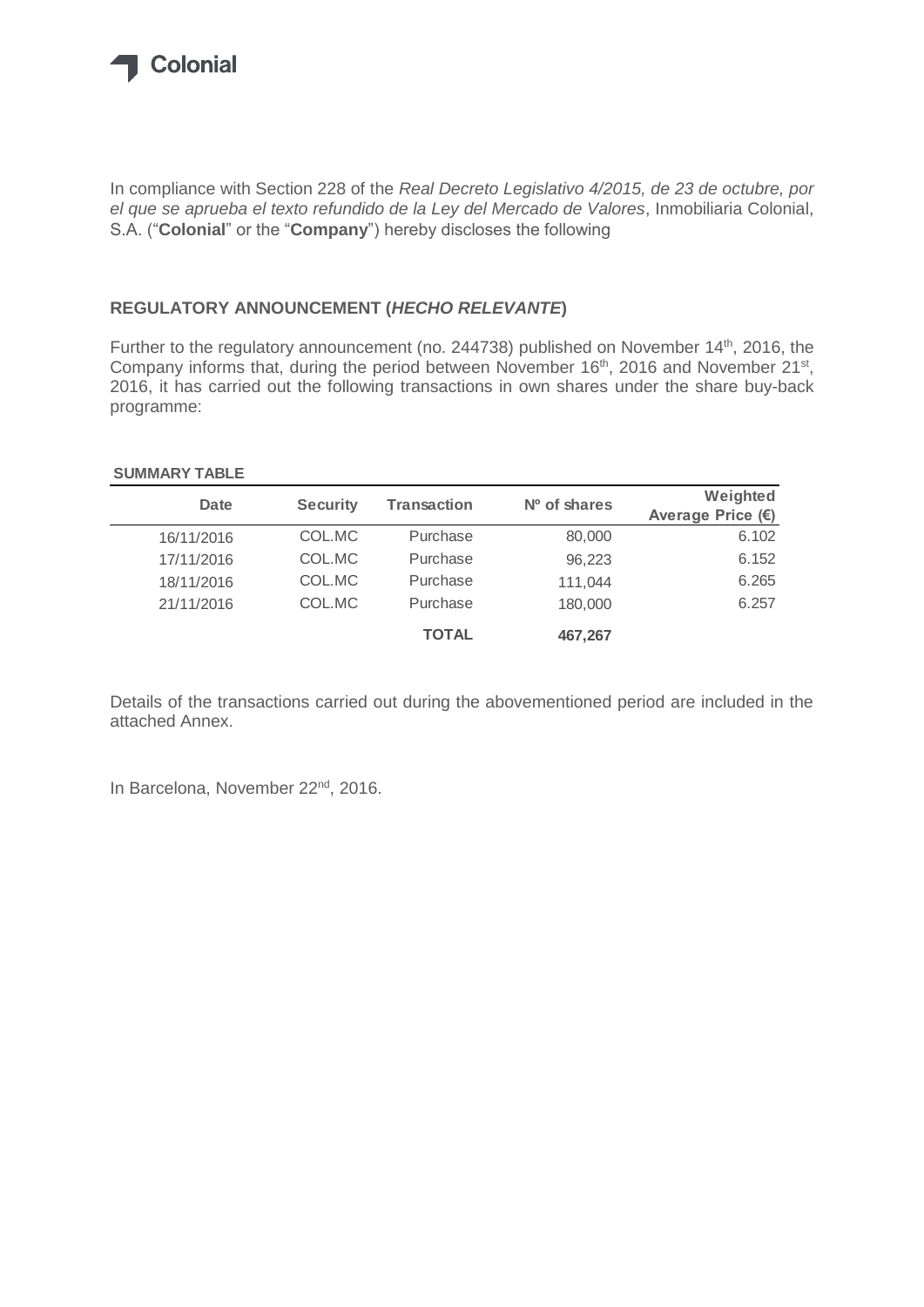## **T** Colonial

## **ANNEX**

| Date       | <b>Security</b> | <b>Transaction</b> | Nº of shares | Price $(\epsilon)$ | Intermediary        |
|------------|-----------------|--------------------|--------------|--------------------|---------------------|
| 16/11/2016 | COL.MC          | Purchase           | 1,100        | 6.221              | Renta 4 Banco, S.A  |
| 16/11/2016 | COL.MC          | Purchase           | 1,100        | 6.214              | Renta 4 Banco, S.A  |
| 16/11/2016 | COL.MC          | Purchase           | 2,000        | 6.139              | Renta 4 Banco, S.A  |
| 16/11/2016 | COL.MC          | Purchase           | 2,000        | 6.141              | Renta 4 Banco, S.A  |
| 16/11/2016 | COL.MC          | Purchase           | 935          | 6.190              | Renta 4 Banco, S.A  |
| 16/11/2016 | COL.MC          | Purchase           | 1,120        | 6.190              | Renta 4 Banco, S.A  |
| 16/11/2016 | COL.MC          | Purchase           | 900          | 6.194              | Renta 4 Banco, S.A  |
| 16/11/2016 | COL.MC          | Purchase           | 780          | 6.200              | Renta 4 Banco, S.A  |
| 16/11/2016 | COL.MC          | Purchase           | 1,135        | 6.199              | Renta 4 Banco, S.A  |
| 16/11/2016 | COL.MC          | Purchase           | 1,185        | 6.201              | Renta 4 Banco, S.A  |
| 16/11/2016 | COL.MC          | Purchase           | 900          | 6.207              | Renta 4 Banco, S.A  |
| 16/11/2016 | COL.MC          | Purchase           | 880          | 6.213              | Renta 4 Banco, S.A  |
| 16/11/2016 | COL.MC          | Purchase           | 3,000        | 6.051              | Renta 4 Banco, S.A  |
| 16/11/2016 | COL.MC          | Purchase           | 1,324        | 6.057              | Renta 4 Banco, S.A  |
| 16/11/2016 | COL.MC          | Purchase           | 1,247        | 6.059              | Renta 4 Banco, S.A  |
| 16/11/2016 | COL.MC          | Purchase           | 2,000        | 6.067              | Renta 4 Banco, S.A  |
| 16/11/2016 | COL.MC          | Purchase           | 4,000        | 6.068              | Renta 4 Banco, S.A  |
| 16/11/2016 | COL.MC          | Purchase           | 4,300        | 6.072              | Renta 4 Banco, S.A  |
| 16/11/2016 | COL.MC          | Purchase           | 11,050       | 6.077              | Renta 4 Banco, S.A. |
| 16/11/2016 | COL.MC          | Purchase           | 2,100        | 6.080              | Renta 4 Banco, S.A  |
| 16/11/2016 | COL.MC          | Purchase           | 2,100        | 6.081              | Renta 4 Banco, S.A  |
| 16/11/2016 | COL.MC          | Purchase           | 1,900        | 6.082              | Renta 4 Banco, S.A  |
| 16/11/2016 | COL.MC          | Purchase           | 4,800        | 6.083              | Renta 4 Banco, S.A  |
| 16/11/2016 | COL.MC          | Purchase           | 1,440        | 6.087              | Renta 4 Banco, S.A  |
| 16/11/2016 | COL.MC          | Purchase           | 5,770        | 6.087              | Renta 4 Banco, S.A  |
| 16/11/2016 | COL.MC          | Purchase           | 3,880        | 6.088              | Renta 4 Banco, S.A  |
| 16/11/2016 | COL.MC          | Purchase           | 2,200        | 6.090              | Renta 4 Banco, S.A  |
| 16/11/2016 | COL.MC          | Purchase           | 1,980        | 6.092              | Renta 4 Banco, S.A  |
| 16/11/2016 | COL.MC          | Purchase           | 1,930        | 6.094              | Renta 4 Banco, S.A  |
| 16/11/2016 | COL.MC          | Purchase           | 1,370        | 6.104              | Renta 4 Banco, S.A  |
| 16/11/2016 | COL.MC          | Purchase           | 2,480        | 6.104              | Renta 4 Banco, S.A  |
| 16/11/2016 | COL.MC          | Purchase           | 1,877        | 6.111              | Renta 4 Banco, S.A  |
| 16/11/2016 | COL.MC          | Purchase           | 2,477        | 6.116              | Renta 4 Banco, S.A  |
| 16/11/2016 | COL.MC          | Purchase           | 1,540        | 6.132              | Renta 4 Banco, S.A  |
| 16/11/2016 | COL.MC          | Purchase           | 1,200        | 6.140              | Renta 4 Banco, S.A  |
| 17/11/2016 | COL.MC          | Purchase           | 2,200        | 6.153              | Renta 4 Banco, S.A  |
| 17/11/2016 | COL.MC          | Purchase           | 3,480        | 6.155              | Renta 4 Banco, S.A  |
| 17/11/2016 | COL.MC          | Purchase           | 5,000        | 6.156              | Renta 4 Banco, S.A  |
| 17/11/2016 | COL.MC          | Purchase           | 2,000        | 6.163              | Renta 4 Banco, S.A  |
| 17/11/2016 | COL.MC          | Purchase           | 3,890        | 6.163              | Renta 4 Banco, S.A  |
| 17/11/2016 | COL.MC          | Purchase           | 7,100        | 6.164              | Renta 4 Banco, S.A  |
| 17/11/2016 | COL.MC          | Purchase           | 2,249        | 6.166              | Renta 4 Banco, S.A  |
| 17/11/2016 | COL.MC          | Purchase           | 2,000        | 6.167              | Renta 4 Banco, S.A  |
| 17/11/2016 | COL.MC          | Purchase           | 2,800        | 6.170              | Renta 4 Banco, S.A  |
| 17/11/2016 | COL.MC          | Purchase           | 2,100        | 6.171              | Renta 4 Banco, S.A  |
| 17/11/2016 | COL.MC          | Purchase           | 4,900        | 6.171              | Renta 4 Banco, S.A  |
| 17/11/2016 | COL.MC          | Purchase           | 2,000        | 6.176              | Renta 4 Banco, S.A  |
| 17/11/2016 | COL.MC          | Purchase           | 4,700        | 6.177              | Renta 4 Banco, S.A  |
| 17/11/2016 | COL.MC          | Purchase           | 4,700        | 6.178              | Renta 4 Banco, S.A  |
| 17/11/2016 | COL.MC          | Purchase           | 2,400        | 6.184              | Renta 4 Banco, S.A  |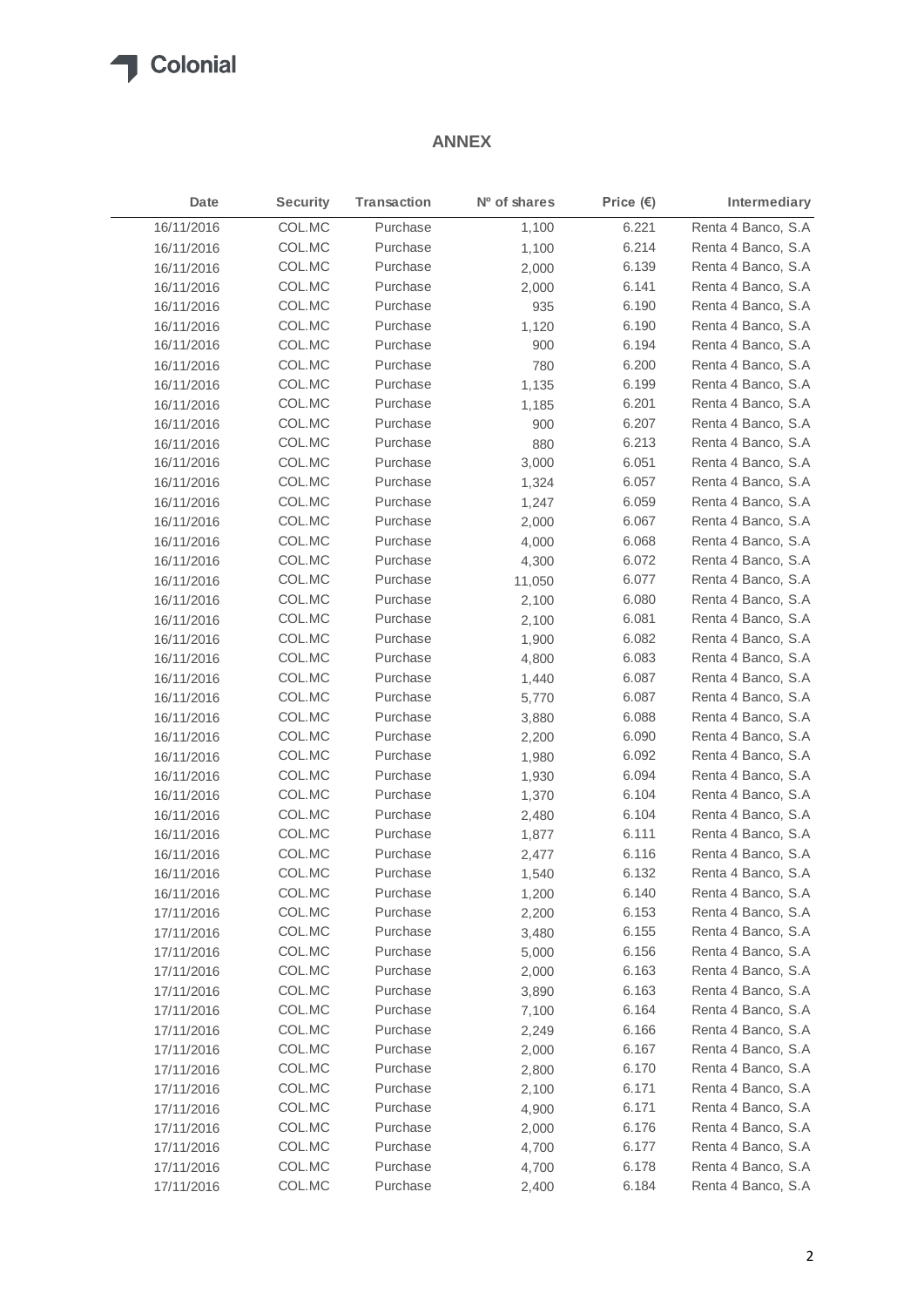

| Date       | <b>Security</b> | <b>Transaction</b> | Nº of shares | Price $(\epsilon)$ | Intermediary        |
|------------|-----------------|--------------------|--------------|--------------------|---------------------|
| 17/11/2016 | COL.MC          | Purchase           | 7,000        | 6.186              | Renta 4 Banco, S.A. |
| 17/11/2016 | COL.MC          | Purchase           | 2,000        | 6.147              | Renta 4 Banco, S.A. |
| 17/11/2016 | COL.MC          | Purchase           | 1,539        | 6.144              | Renta 4 Banco, S.A  |
| 17/11/2016 | COL.MC          | Purchase           | 1,400        | 6.108              | Renta 4 Banco, S.A  |
| 17/11/2016 | COL.MC          | Purchase           | 1,345        | 6.110              | Renta 4 Banco, S.A  |
| 17/11/2016 | COL.MC          | Purchase           | 330          | 6.116              | Renta 4 Banco, S.A  |
| 17/11/2016 | COL.MC          | Purchase           | 750          | 6.115              | Renta 4 Banco, S.A  |
| 17/11/2016 | COL.MC          | Purchase           | 2,540        | 6.112              | Renta 4 Banco, S.A. |
| 17/11/2016 | COL.MC          | Purchase           | 1,800        | 6.115              | Renta 4 Banco, S.A  |
| 17/11/2016 | COL.MC          | Purchase           | 3,800        | 6.124              | Renta 4 Banco, S.A  |
| 17/11/2016 | COL.MC          | Purchase           | 2,000        | 6.139              | Renta 4 Banco, S.A  |
| 17/11/2016 | COL.MC          | Purchase           | 1,430        | 6.142              | Renta 4 Banco, S.A. |
| 17/11/2016 | COL.MC          | Purchase           | 2,000        | 6.142              | Renta 4 Banco, S.A  |
| 17/11/2016 | COL.MC          | Purchase           | 1,190        | 6.077              | Renta 4 Banco, S.A  |
| 17/11/2016 | COL.MC          | Purchase           | 1,500        | 6.098              | Renta 4 Banco, S.A  |
| 17/11/2016 | COL.MC          | Purchase           | 1,645        | 6.103              | Renta 4 Banco, S.A. |
| 17/11/2016 | COL.MC          | Purchase           | 4,260        | 6.104              | Renta 4 Banco, S.A  |
| 17/11/2016 | COL.MC          | Purchase           | 5,800        | 6.148              | Renta 4 Banco, S.A. |
| 17/11/2016 | COL.MC          | Purchase           | 2,375        | 6.151              | Renta 4 Banco, S.A  |
| 18/11/2016 | COL.MC          | Purchase           | 2,000        | 6.267              | Renta 4 Banco, S.A  |
| 18/11/2016 | COL.MC          | Purchase           | 2,000        | 6.274              | Renta 4 Banco, S.A. |
| 18/11/2016 | COL.MC          | Purchase           | 5,500        | 6.273              | Renta 4 Banco, S.A  |
| 18/11/2016 | COL.MC          | Purchase           | 2,000        | 6.282              | Renta 4 Banco, S.A  |
| 18/11/2016 | COL.MC          | Purchase           | 6,000        | 6.284              | Renta 4 Banco, S.A. |
| 18/11/2016 | COL.MC          | Purchase           | 991          | 6.291              | Renta 4 Banco, S.A  |
| 18/11/2016 | COL.MC          | Purchase           | 1,125        | 6.291              | Renta 4 Banco, S.A  |
| 18/11/2016 | COL.MC          | Purchase           | 3,468        | 6.290              | Renta 4 Banco, S.A  |
| 18/11/2016 | COL.MC          | Purchase           | 6,000        | 6.294              | Renta 4 Banco, S.A. |
| 18/11/2016 | COL.MC          | Purchase           | 2,000        | 6.297              | Renta 4 Banco, S.A  |
| 18/11/2016 | COL.MC          | Purchase           | 4,540        | 6.298              | Renta 4 Banco, S.A  |
| 18/11/2016 | COL.MC          | Purchase           | 3,000        | 6.304              | Renta 4 Banco, S.A. |
| 18/11/2016 | COL.MC          | Purchase           | 3,000        | 6.305              | Renta 4 Banco, S.A  |
| 18/11/2016 | COL.MC          | Purchase           | 6,000        | 6.305              | Renta 4 Banco, S.A. |
| 18/11/2016 | COL.MC          | Purchase           | 19,000       | 6.305              | Renta 4 Banco, S.A  |
| 18/11/2016 | COL.MC          | Purchase           | 9,000        | 6.308              | Renta 4 Banco, S.A  |
| 18/11/2016 | COL.MC          | Purchase           | 3,000        | 6.319              | Renta 4 Banco, S.A  |
| 18/11/2016 | COL.MC          | Purchase           | 1,758        | 6.200              | Renta 4 Banco, S.A  |
| 18/11/2016 | COL.MC          | Purchase           | 3,500        | 6.194              | Renta 4 Banco, S.A  |
| 18/11/2016 | COL.MC          | Purchase           | 1,880        | 6.169              | Renta 4 Banco, S.A  |
| 18/11/2016 | COL.MC          | Purchase           | 3,600        | 6.169              | Renta 4 Banco, S.A  |
| 18/11/2016 | COL.MC          | Purchase           | 1,850        | 6.172              | Renta 4 Banco, S.A  |
| 18/11/2016 | COL.MC          | Purchase           | 820          | 6.181              | Renta 4 Banco, S.A  |
| 18/11/2016 | COL.MC          | Purchase           | 3,000        | 6.181              | Renta 4 Banco, S.A  |
| 18/11/2016 | COL.MC          | Purchase           | 2,000        | 6.182              | Renta 4 Banco, S.A  |
| 18/11/2016 | COL.MC          | Purchase           | 1,000        | 6.186              | Renta 4 Banco, S.A  |
| 18/11/2016 | COL.MC          | Purchase           | 1,800        | 6.188              | Renta 4 Banco, S.A. |
| 18/11/2016 | COL.MC          | Purchase           | 2,000        | 6.191              | Renta 4 Banco, S.A  |
| 18/11/2016 | COL.MC          | Purchase           | 1,800        | 6.194              | Renta 4 Banco, S.A  |
| 18/11/2016 | COL.MC          | Purchase           | 1,412        | 6.151              | Renta 4 Banco, S.A  |
| 18/11/2016 | COL.MC          | Purchase           | 4,000        | 6.209              | Renta 4 Banco, S.A  |
| 18/11/2016 | COL.MC          | Purchase           | 2,000        | 6.215              | Renta 4 Banco, S.A  |